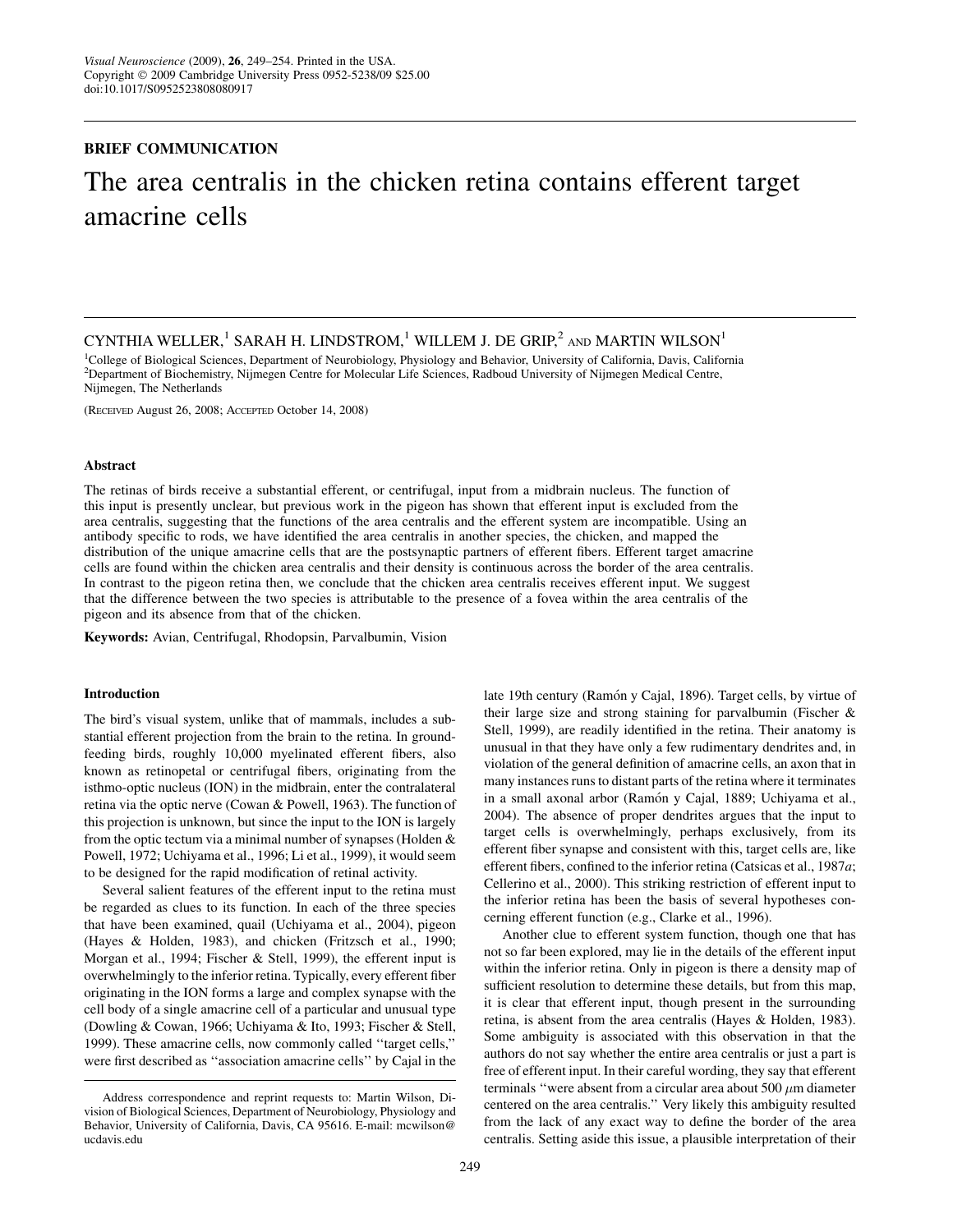observation might be that the function of the efferent system and the high acuity function of the area centralis are mutually exclusive. The results we present here, however, argue that this interpretation is not correct.

To test the idea that high acuity and the function of the efferent system are mutually exclusive, we have examined the efferent system in the chicken retina. Using an antibody to rhodopsin, we have located the area centralis, a rod-free zone, and mapped the distribution of target cells in and around this region. While there are differences between pigeon and chicken in the position of the area centralis within the retina, our main finding is that unlike pigeon, the efferent system is present in the chicken area centralis at a density no different from surrounding regions.

## Materials and methods

A total of 31 white leghorn chickens (Gallus gallus) were used in this study, all of which were hatched from eggs acquired from the Avian Sciences Facility of the University of California, Davis. All animal care and experimental protocols were approved by the Institutional Animal Care and Use Committee of the University of California, Davis.

Three-week-old chickens were sacrificed with an interperitoneal injection of pentobarbital (Beuthanasia-D, 047305; Webster Veterinary, Sterling, MA). The eyes were removed and hemisected; the anterior chamber and vitreous were discarded, and the posterior eyecup was set aside to be prepared for immunohistochemistry.

## CERN-901 antibody

The antibody CERN-901 was raised in female New Zealand rabbits against purified chicken rhodopsin as described for other visual pigments (Foster et al., 1993). Purified chicken rhodopsin was prepared in a procedure modified from Okano et al. (1989). Chicken photoreceptor outer segments were isolated on a continuous sucrose gradient as described for bovine (De Grip et al., 1980). Visual pigments were solubilized in 20 mM dodecylmaltoside (Degrip & Boveegeurts, 1979) and subjected to ConA-affinity chromatography (De Grip, 1982). After elution of cone pigments with 2 mM  $\alpha$ -methylmannoside, rhodopsin was eluted with 100 mM  $\alpha$ -methylmannoside and further purified by anion-exchange chromatography over diethylaminoethyl cellulose. Fractions with an  $A_{280}/A_{500}$  ratio  $\leq$  2.2 were used for antibody production. CERN-901 was shown to react with rhodopsins in a variety of species but not to cross-react with cone opsins (Geusz et al., 1997; Rothermel et al., 1997; Jacob et al., 2005).

#### Preparation of retinal sections and flat mounted retinas

Retinas intended for sectioning were fixed in a chilled solution of 3% glutaraldehyde (16020; Electron Microscopy Sciences, Hatfield, PA) in phosphate-buffered saline (PBS) for 2 h. Following three 10-min rinses in PBS, retinas were placed in a 30% sucrose solution overnight at 4°C. Prior to sectioning, retinas were embedded in OCT gel (27050; Ted Pella, Redding, CA) and set on a block of dry ice for rapid freezing. Sections of 5  $\mu$ m thickness were cut on a cryostat, collected on gelatin-coated slides, and stored at 4°C for later use in immunohistochemistry.

Retinas that were to be flat mounted were fixed in a chilled solution of 4% paraformaldehyde (19208; Electron Microscopy Sciences) in PBS for 1 h. Following three 10-min rinses in PBS, the retina was transected vertically and gently detached from the eyecup while floating in PBS. The pecten was carefully excised, and two or three radial tension cuts were made prior to storage in PBS overnight at 4°C.

## Immunohistochemistry

Retinal sections were given three quenching washes for 5 min in a solution of 1% glycine and 0.1% Triton (X-100; Sigma, St. Louis, MO) in PBS, followed by a blocking solution of 3% bovine serum albumin (BSA, A2153; Sigma) and 0.1% Triton in PBS for 30 min. Primary antibodies, rabbit CERN-901 and mouse anti-Parvalbumin (P-3088; Sigma), were diluted in blocking solution to concentrations of 1:2000 and 1:1000, respectively, and applied to the sections for 1 h at room temperature. This was followed by three 20-min rinses with PBS, and the application of the secondary antibodies goat anti-rabbit conjugated to Alexa Fluor 488 (A11008; Invitrogen, Carlsbad, CA) and goat anti-mouse conjugated to Alexa Fluor 568 (A11004; Invitrogen), both at a concentration of 1:500 in blocking solution. Sections were incubated in secondary antibodies for 1 h. After further washing in PBS, sections were mounted with Vectashield (H1400; Vector Labs, Burlingame, CA) and visualized with an inverted confocal microscope (Olympus FLUOVIEW) equipped with argon (568 nm) and krypton (488 nm) lasers. When necessary, slides were sealed with DPX mountant (NC9753710; Fischer, Pittsburgh, PA).

Flat mount retinas were floated onto uncoated slides for the duration of the immunohistochemistry, which was similar to the procedure for sections, except in the following details. Retinas were quenched for 1.5 h and blocking time was increased to 1 h. Incubation with the primary antibodies was extended to 5 days and incubation with the secondary antibodies to 2 days, all at 4°C, with 1% sodium azide included in both incubating solutions. Initial wash after primary antibody incubation was extended to 40 min, but all other wash times were consistent with the procedure for sections. Treated retinas were mounted on gelatin-coated slides, dehydrated in open air at room temperature, and taken though ethanol and xylene washes, before mounting in DPX.

#### Protein isolation

The procedure for protein isolation was adapted from that of Partida et al. (2004). A  $5 \times 5$ -mm square was cut from the ventral portion of an eyecup and the retina gently separated from the sclera in Hank's solution (14170-112; Invitrogen), placed in a microcentrifuge tube, snap-frozen with liquid nitrogen, and stored at  $-80^{\circ}$ C.

A single unthawed square of retina was Dounce homogenized on ice in 50 mM  $N-2$ -hydroxyethylpiperazine- $N'-2$ -ethanesulfonic acid (H3375; Sigma), 140 mM NaCl, 50 Kallikrein inhibitor units/ml aprotinin (A6279; Sigma), 4  $\mu$ g/ml leupeptin (1017101; Roche, Indianapolis, IN), 1 mM  $MnCl<sub>2</sub>$ , and 1 mM  $CaCl<sub>2</sub>$  (Okano et al., 1989) and then centrifuged for 10 min at 1000 g at 4°C. The supernatant was collected and centrifuged for 1 h in an ultracentrifuge at 45,000 g at 4°C, and the resulting pellet resuspended in the homogenization solution. To create the sample buffer solution, NuPage LDS Sample buffer (NP0007) and NuPage Sample reducing agent (NP0004) were added to the suspension containing the sample protein. The solution was boiled for 5 min, and 25  $\mu$ l of the sample buffer solution was loaded into a 4–12% Bis-Tris gradient gel (NP0321), along with the standard BenchMark Protein Ladder (10747-012), and electrophoresis was carried out at 200V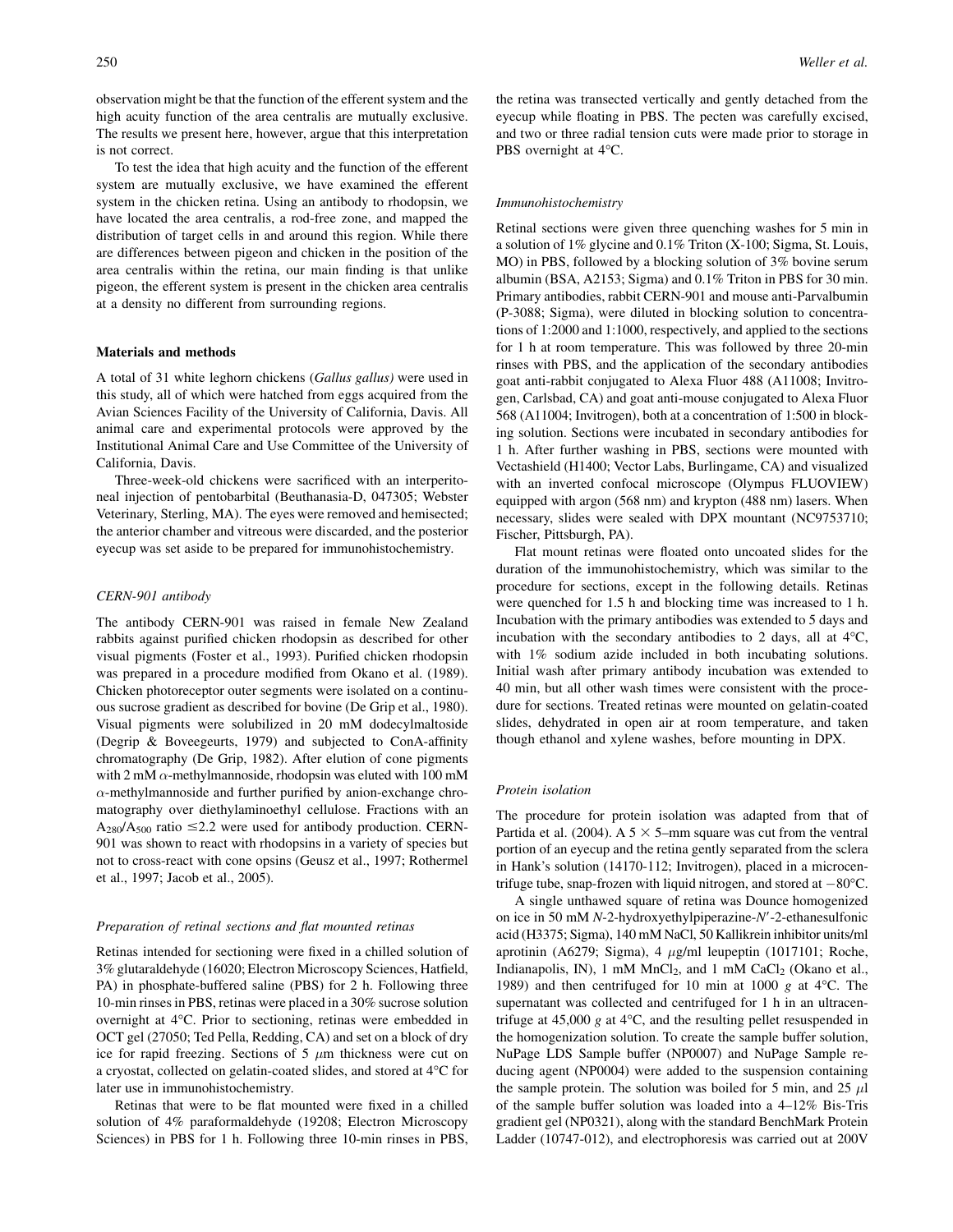for 1 h in MOPS running buffer (NP0001). All required supplies were obtained from Invitrogen, unless otherwise noted.

## Western blotting

Subsequent to electrophoretic separation, the proteins were transferred from the Bis-Tris gel to a Polyvinylidene Difluoride membrane (162-0255; Bio-Rad Labs, Hercules, CA) in NuPage Transfer Buffer (NP0006; Invitrogen), and methanol in deionized water, for 1 h at 30V. The membrane was stained with Ponceau S (78376; Sigma) to confirm a successful protein transfer, rinsed in Tris-buffered saline with 0.1% (v/v) Tween-20 (TBST) pH 7.4, and left in TBST overnight at 4°C. The membrane was blocked in 5% nonfat dry milk (w/v) and 3% BSA (v/v) for 45 min, followed by 30 min of incubation with the primary antibody, CERN-901, diluted to a concentration of 1:4000 in TBST and 3% BSA. Three 5-min washes in TBST both preceded and followed 1 h incubation with goat anti-rabbit secondary antibody conjugated to horseradish peroxidase (NA934; Amersham) diluted to a concentration of 1:40,000 in TBST and 3% BSA. The resulting protein bands were visualized via ECL detection with ECL Western Blotting Detection Reagents (RPN 2106; Amersham, Piscataway, NJ). Western blots were replicated 9 times, each using a retinal piece from an individual bird.

## Results

CERN-901 is an antibody raised against purified chicken rhodopsin and shown elsewhere to recognize rod photopigment but not cone opsin (Geusz et al., 1997; Rothermel et al., 1997; Jacob et al., 2005). To confirm its specificity, we performed Western blots and immunohistochemistry. Rhodopsin can appear in a Western blot as a series of bands due to the fact that di-, tri-, and further oligomers may be detected with immunoblotting either when the sample is boiled prior to blotting or when there is an abundance of opsin present (Foster et al., 1993). Our Western blots (Fig. 1A) displayed a clear band at roughly 39 kDa, which corresponds to the molecular mass of rhodopsin (Takao et al., 1988), as well as a band at approximately 65–70 kDa, corresponding to the rhodopsin dimer. When an excess of sample was loaded onto the gel, a third band at roughly 100 kDa, corresponding to the trimer, could also be seen.

Immunohistochemistry performed on retinal sections consistently showed CERN-901 selectively recognizing a subset of outer segments corresponding to rods. In the chicken retina, all cones, including double cones, have oil droplets in the inner segment, whereas these are absent in rods (Morris & Shorey, 1967). As shown in Fig. 1B, outer segments sclerad to oil droplets were unstained, but staining was seen in outer segments not associated with oil droplets. In parallel with each repetition of this experiment, we ran secondary-only controls that were visualized on the confocal microscope at the same settings as the experimentals. In all cases, the controls were uniformly black save for slight autofluorescence of the cone oil droplets.

## Identification of the area centralis

To locate the area centralis, we examined 10 flat mount retinas from 3-week-old chickens labeled with CERN-901. By focusing at the level of the outer segments, it was readily apparent in all retinas examined that a roughly circular area nasal to the pecten and optic nerve head was unstained. The demarcation between the unstained area centralis and the surrounding retina was sharp and unambiguous (Fig. 2A, D), having a transition zone that was approximately 200  $\mu$ m wide. To map the full extent of the area centralis, approximately 20 images obtained with a  $20\times$  objective from each of two retinas, both from left eyes, were montaged together. At 3 weeks, chicken eyes are still growing, and developmental differences between individuals can produce variation in retinal dimensions. The vertical meridians of the two montaged retinas were 17.5 and 16.8 mm when measured after fixation. The horizontal and vertical extents of the area centralis in these two retinas was 3.05 mm dorsal to ventral and 3.07 mm nasal to temporal for one and 3.00 mm dorsal to ventral and 2.83 mm nasal to temporal for the other. Their centers were approximately 2.33 and 1.83 mm nasal of the dorsal end of the pecten, respectively.



Fig. 1. Specificity of CERN-901. (A) AWestern blot of protein from chicken retinal membrane fraction probed with CERN-901. A band with the apparent molecular mass of 39 kDa represents rhodopsin and the fainter band at 65 kDa represents the rhodopsin dimer. (B) A retinal section stained with CERN-901. The DIC image (a) shows the photoreceptors and pigment epithelium. The highly refractile oil droplets of cones appear as bright spots just below an outer segment (arrow identifies one oil droplet). In the fluorescence image (b), CERN-901 is seen to recognize some outer segments (arrowhead). The merged images (c) show that the stained outer segments are not associated with oil droplets and are therefore rods. Scale bar is 10  $\mu$ m.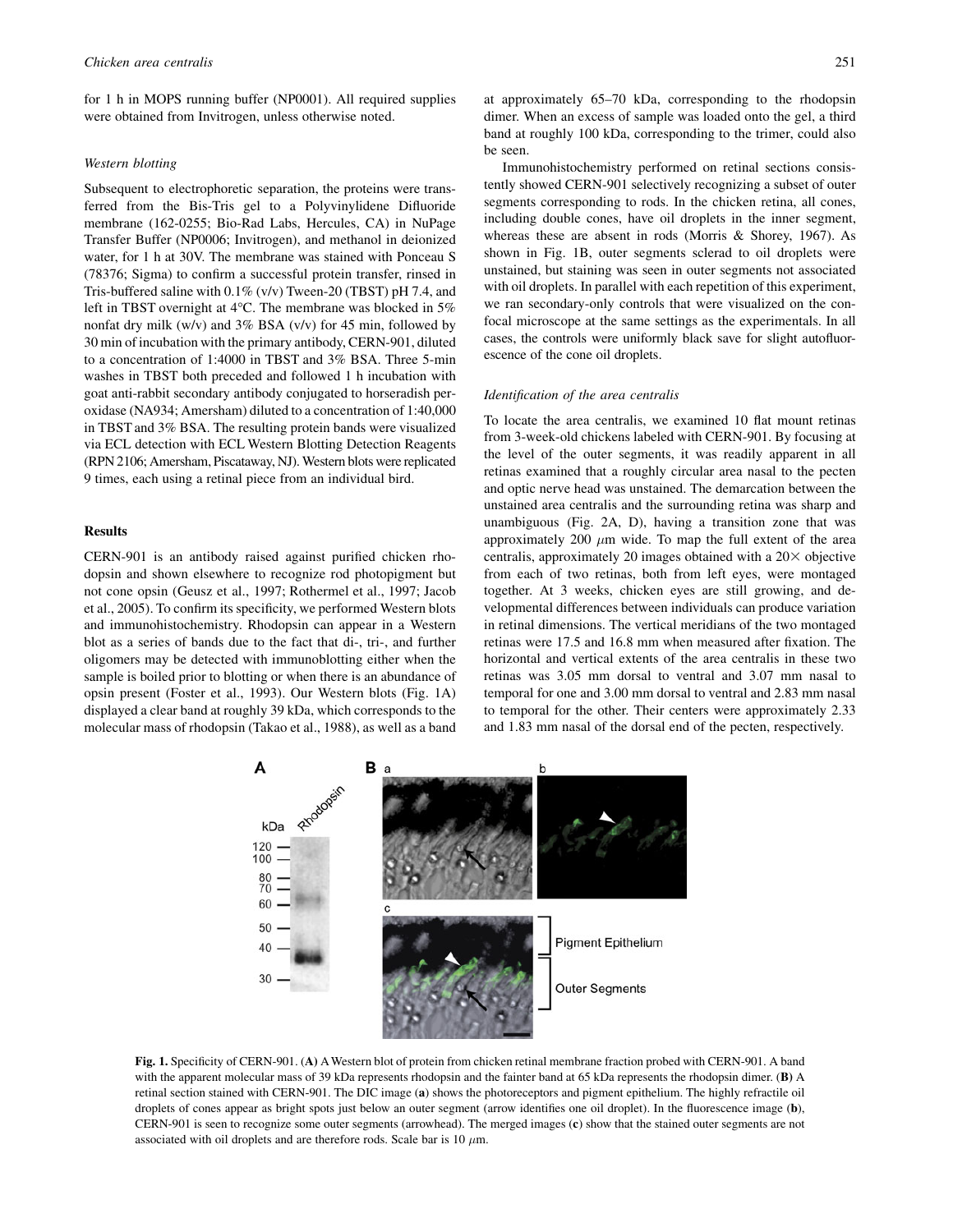## Mapping the position of target cells

At least three types of amacrine cells in the chicken retina show parvalbumin-like immunoreactivity (Sanna et al., 1992; Fischer



C Target Cells at Area Centralis Border



et al., 1998; Fischer & Stell, 1999). Of these types, one, the target cell, possesses a distinctly larger, prolate cell body extending higher in the inner nuclear layer than the others (Fischer & Stell, 1999). Using the same antibody to parvalbumin as Fischer and Stell (1999), and focusing in the middle of the inner nuclear layer, it was possible to identify these cell bodies unambiguously (Fig. 2B–D). As expected from previous reports (Catsicas et al., 1987a; Fischer & Stell, 1999; Cellerino et al., 2000), we found that the distribution of these was highly non-uniform, with the highest density lying just below the horizontal midline, and above this an absence of target cells in the dorsal retina. Of the seven retinas examined with double labeling for both rhodopsin and parvalbumin, it was clear in all that the horizontal midline cut through the area centralis so that its lower part contained target cells but the upper part did not.

In the two montaged retinas, images were used to generate maps in which every target cell within the area centralis and its

Fig. 2. The borders of the area centralis. (A) Confocal image of a flat mounted retina treated with CERN-901 and viewed at the level of the photoreceptor outer segments. In this image, the dorsal border of the area centralis is defined by the transition from a rod-free area to a region in which rod outer segments are brightly stained. d and v indicate dorsal and ventral in the retina, respectively. Scale bar is 100  $\mu$ m. (B) Confocal image of a flat mounted retina treated with anti-parvalbumin. This image is entirely within the area centralis at a plane of focus in the inner nuclear layer where the large cell bodies of target amacrine cells are readily discriminated as bright dots. In the right-hand panel, the position of these cells is shown diagrammatically along with a dashed line representing the dorsal limit of target cell distribution—roughly the horizontal meridian of the eye. An arrow denotes the location of a single target cell in both the diagram and the image. Scale bar is 100  $\mu$ m. (C) Confocal image of a flat mounted retina treated with antiparvalbumin and CERN-901. At the level of the inner nuclear layer, the target cells, labeled with anti-parvalbumin, are clearly visible as large red cell bodies. Arrowheads indicate various target cells. At the level of the outer segments, the rod photoreceptors, labeled with CERN-901, are stained green in the region outside the area centralis. The dashed line represents the approximate border of the area centralis. As is apparent, the target cells continue past the border into the area centralis without any decrease in density. Scale bar is 50  $\mu$ m. (D) Relative positions of A, B, and C, and the area centralis shown on a flat mount piece of retina temporal to the pecten. In this diagram, the gray portion indicates the ventral retina occupied by target cells. The roughly circular line is the border of the area centralis, shown in enlargement to the right. Dashed boxes indicate the positions of the panels A, B, and C. d and v indicate dorsal and ventral, while n and t indicate nasal and temporal in the retina. Scale bar is 500  $\mu$ m.

D Map Showing Positions of A, B and C Relative to the Area Centralis

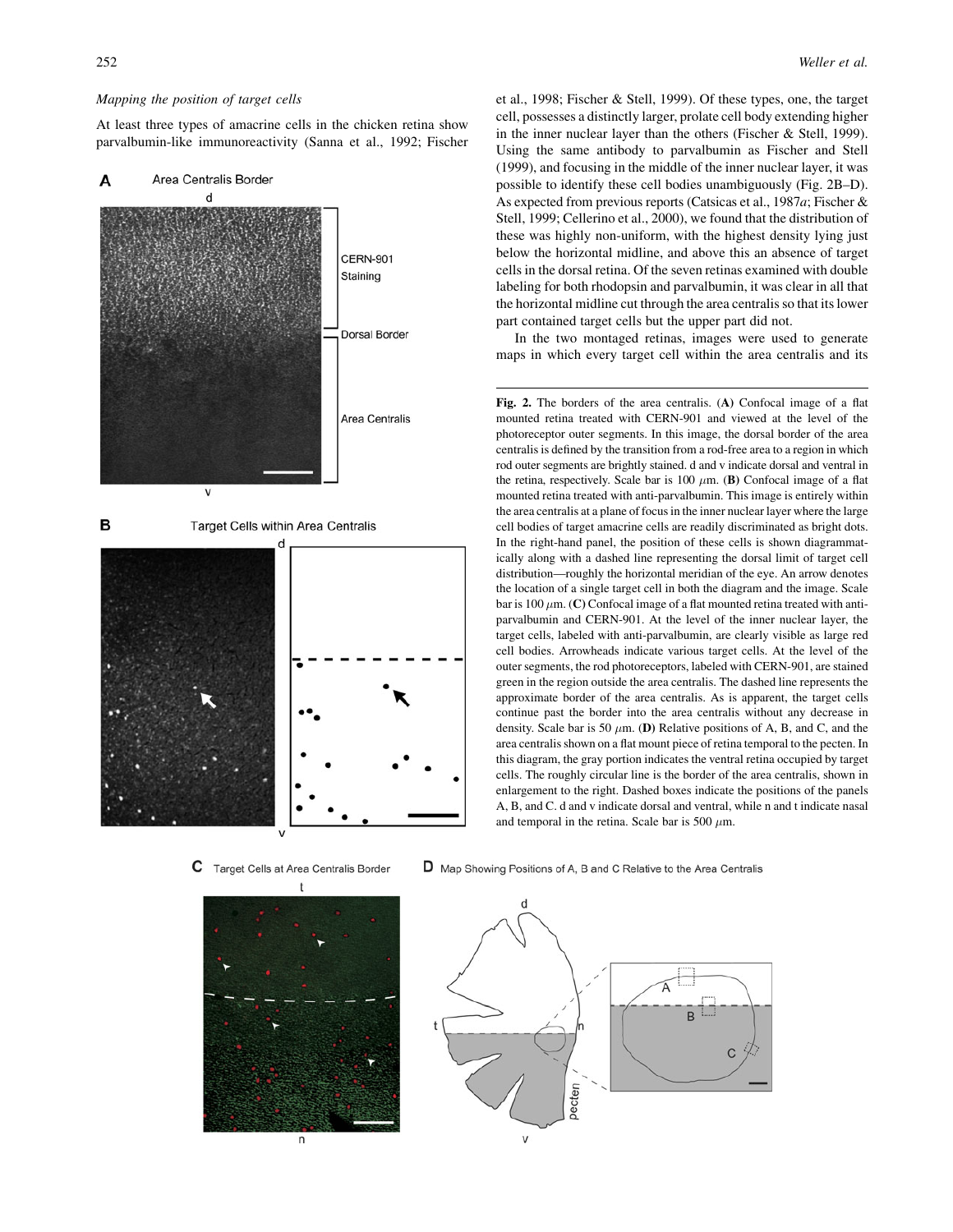immediate surroundings was marked (Fig. 3). In these two retinas, the total number of target cells within the area centralis was 465 and 421, and in both, a small dorsal region of the area centralis, approximately 25% of the whole, was free of target cells (Fig. 3). At the margins of the area centralis, no abrupt change in target cell density was seen; the distribution of target cells apparently ignores the presence of the area centralis.

## Discussion

In this study, we have confirmed that a roughly circular rod-free region, the area centralis, lies approximately in the center of the chicken retina. A previous study drawing this conclusion was based on in situ hybridization of embryonic and newly hatched chicks (Bruhn & Cepko, 1996), whereas in this study, we have used an antibody to rod rhodopsin in 3-week-old chickens. Prior to the study of Bruhn and Cepko (1996), there was some evidence for an area centralis in the chicken. Slonaker (1897) reported a slight thickening of the retina, and Ehrlich (1981) found the highest density of ganglion cells in a region corresponding to the region we describe. This was confirmed in a later study (Straznicky & Chehade, 1987) examining the developmental mechanisms by which this region acquires its relatively higher ganglion cell density. Looking at newly hatched and embryonic chicks, Morris (1982) described a node, corresponding to the center of the area centralis, around which the cells in the inner nuclear layer are radially organized. This structure, which Morris termed an aster, can only be seen at the level of the inner nuclear layer and is probably the result of subtle differences in the orientation of bipolar cell axons and Muller cell processes. An advantage of defining the area centralis as an area of rod exclusion, as we have in this study, is that the region is sharply defined, whereas the retinal ganglion cell density, while clearly higher in the area centralis, shows no obvious discontinuity (Ehrlich, 1981; Straznicky & Chehade, 1987).

Our use of an antibody to parvalbumin confirms that target cells are confined to the ventral retina (Catsicas et al., 1987a; Cellerino et al., 2000) and is consistent with the similar distribution described for efferent fibers from the ION (Catsicas et al., 1987b; Fritzsch et al., 1990; Morgan et al., 1994) that provide the input to these cells. While a similar general pattern for the distribution of the efferent system is described for the pigeon retina (Hayes & Holden, 1983), our double staining with antibodies to both parvalbumin and rhodopsin reveals that the efferent system distribution relative to the area centralis in the chicken is different in two regards with respect to that of the pigeon. First, from the distribution shown by Hayes and Holden (1983), it appears that the efferent terminals extend higher in the retina than is the case for chicken. In the pigeon, the area centralis is entirely surrounded by efferent terminals, whereas in chicken, the area centralis extends slightly into the dorsal region from which the efferent system is excluded.

The second and more important difference is that target cells are found within the area centralis of the chicken retina, while in the pigeon, efferent fibers are excluded from a  $500-\mu$ m-diameter region centered on the area centralis (Hayes & Holden, 1983). Our results go further and show that the area centralis in chicken is in no way special regarding the density of target cells. No discontinuity of target cell density is found at the border of the area centralis, and the upper boundary of target cell distribution continues right through the area centralis, creating a small region of the area centralis from which target cells are absent. Since target cells are the postsynaptic partners of the efferent fibers originating in the



Fig. 3. Distribution of target cells relative to the area centralis. Outline tracing of a typical flat mounted retina, from which the pecten has been excised, double stained with anti-parvalbumin and CERN-901. A region containing the area centralis is shown expanded on the right. The boundary of the area centralis (line), defined by the absence of rhodopsin, is shown relative to the position of every target cell (dots), identified as large parvalbumin-positive cell bodies in the middle of the inner nuclear layer. The boundary of the area centralis does not represent a discontinuity in the density of target cells, which are clearly present throughout most of it. A small dorsal region, however, roughly above the horizontal midline, is free of target cells. d and v indicate dorsal and ventral, while n and t indicate nasal and temporal in the retina. Scale bar is 200  $\mu$ m.

ION, we conclude that the function of the efferent system is unrelated to high acuity vision, the function of the area centralis, but is not incompatible with it.

How can these different results be reconciled under the reasonable assumption that these otherwise very similar systems serve the same function in the two species? A possible explanation may lie in a difference in area centralis anatomy. The retina of the pigeon, like that of most birds (Slonaker, 1897; Walls, 1942), has within its area centralis an even more specialized region, a fovea, that occupies a significant fraction of the area centralis. The fovea is a pit characterized by thinning of the retina and very dense packing of cone photoreceptors (Slonaker, 1897; Yazulla, 1974; Clarke & Whitteridge, 1976). Unusually, the chicken possesses no fovea within its area centralis (Morris, 1982).

While Hayes and Holden (1983) made no mention of the fovea and actually described the region of exclusion as ''a circular area about 500  $\mu$ m diameter centered on the area centralis," we suggest that it is actually from the fovea that efferent input is excluded in the pigeon. This contention receives a measure of support from the fact that the pigeon fovea has an approximate diameter of 500  $\mu$ m (Galifret, 1968; Binggeli & Paule, 1969; Yazulla, 1974). It is difficult to define the extent of the pigeon area centralis from published data, but based on the ganglion cell density maps of Binggeli and Paule (1969), we estimate that it is approximately twice the diameter of the fovea contained within it, in which case efferent fibers most likely do enter the pigeon area centralis.

We suggest that in granting priority to the packing of cone photoreceptors, the fovea, unlike the rest of the area centralis, necessarily and unavoidably excludes some other cell types, including target cells and efferent fibers. This does not imply that the function of the fovea and the function of the efferent system, whatever that might be, are incompatible, merely that their structures are not easily compatible.

Several disparate hypotheses have been advanced for the function of the efferent input to the bird retina from the ION. These range from stabilization of gaze (Woodson et al., 1995) to those proposals in which regions of the visual field containing salient activity are emphasized (e.g., Catsicas et al., 1987a; Clarke et al., 1996; Uchiyama et al., 1998). The results we describe here for